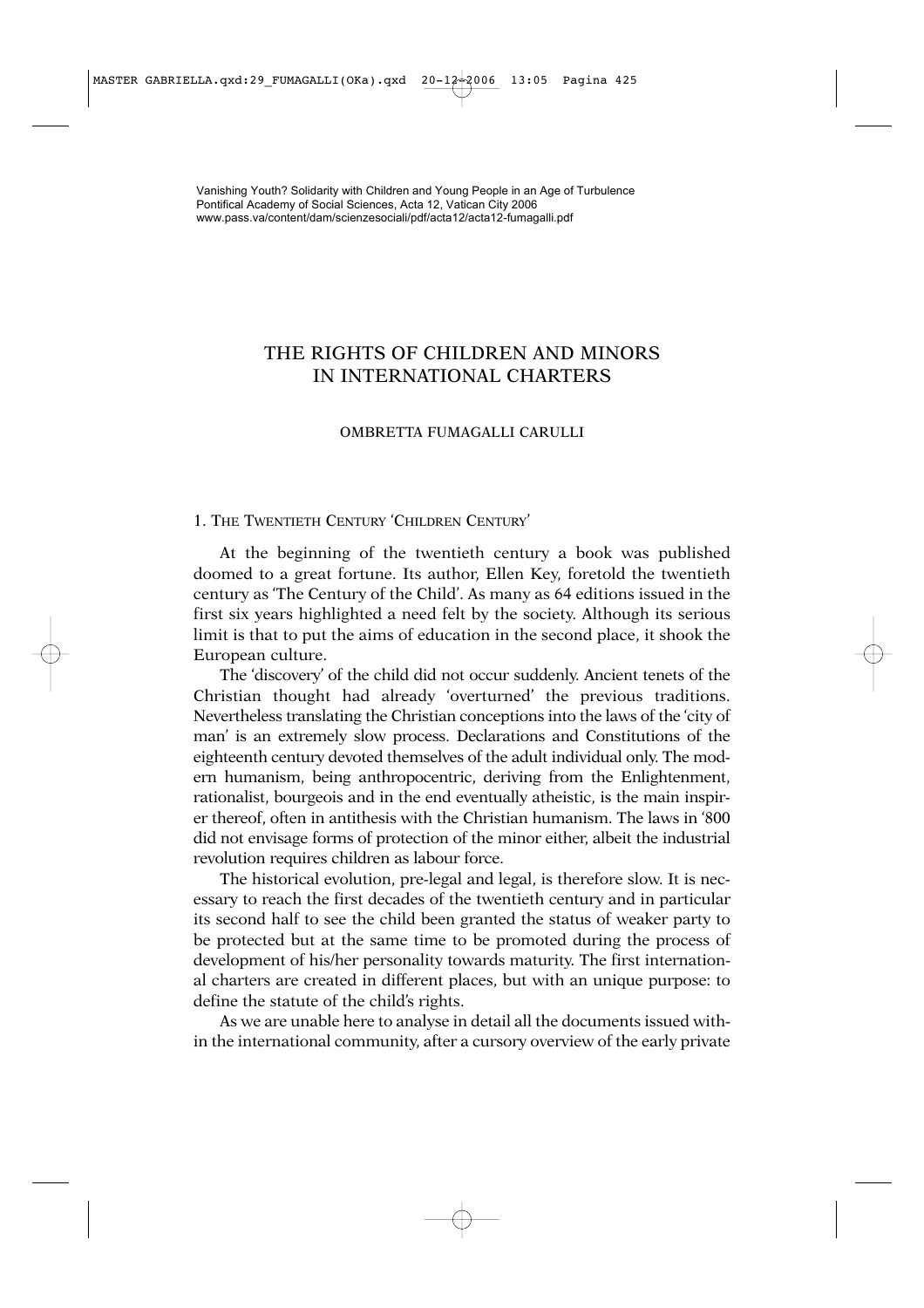charters we will deal in depth with UN and European Charters as compared with the African and Arab ones on one side and with the American convention on the other side.

We anticipate a surprising issue for those belonging to the western culture: in the African Charters we can find principles and concerns from which we should take example.

#### 2. FROM PRIVATE CHARTERS TO UN CHARTERS

## 2.1. *The Geneva and London Declarations*

The first Charters started from pure charitable needs and had private origin, although addressed to social needs. So the International Committee of the Red Cross published in 1920 the Declaration of the Rights of the Child (Geneva, 6 January 1920).

Adopted by the Assembly of the League of Nations as (first) *Geneva Declaration* (24 September 1924) it outlined some duties<sup>1</sup> of humanity towards children in education, welfare and health.

The *Ligue internationale pour l'éducation nouvelle* launched in 1942 the *Charter of Infancy or London's Charter*, which did not deal with duties of society, but with primary rights to guarantee and provide every child with: the right to be nourished, dressed, housed; the right of medical assistance; the right of access to sources of knowledge and wisdom of the nation, to education and religion.

The International Union for Infancy's Protection published then the (new) *Geneva Declaration* in 1948, including a list of duties of humanity similar to those contained in the first Declaration, with the further addition of measures of assistance and social security.

#### 2.2. *UN Charters*

*a*) The transition from protection through assistance to protection through rights is found in the *Universal Declaration of Human Rights* (New York, 10 December 1948).

 $<sup>1</sup>$  The charter defines the following duties of the humanity concerning the child: to</sup> enable his/her normal development, both physically and spiritually; provide him with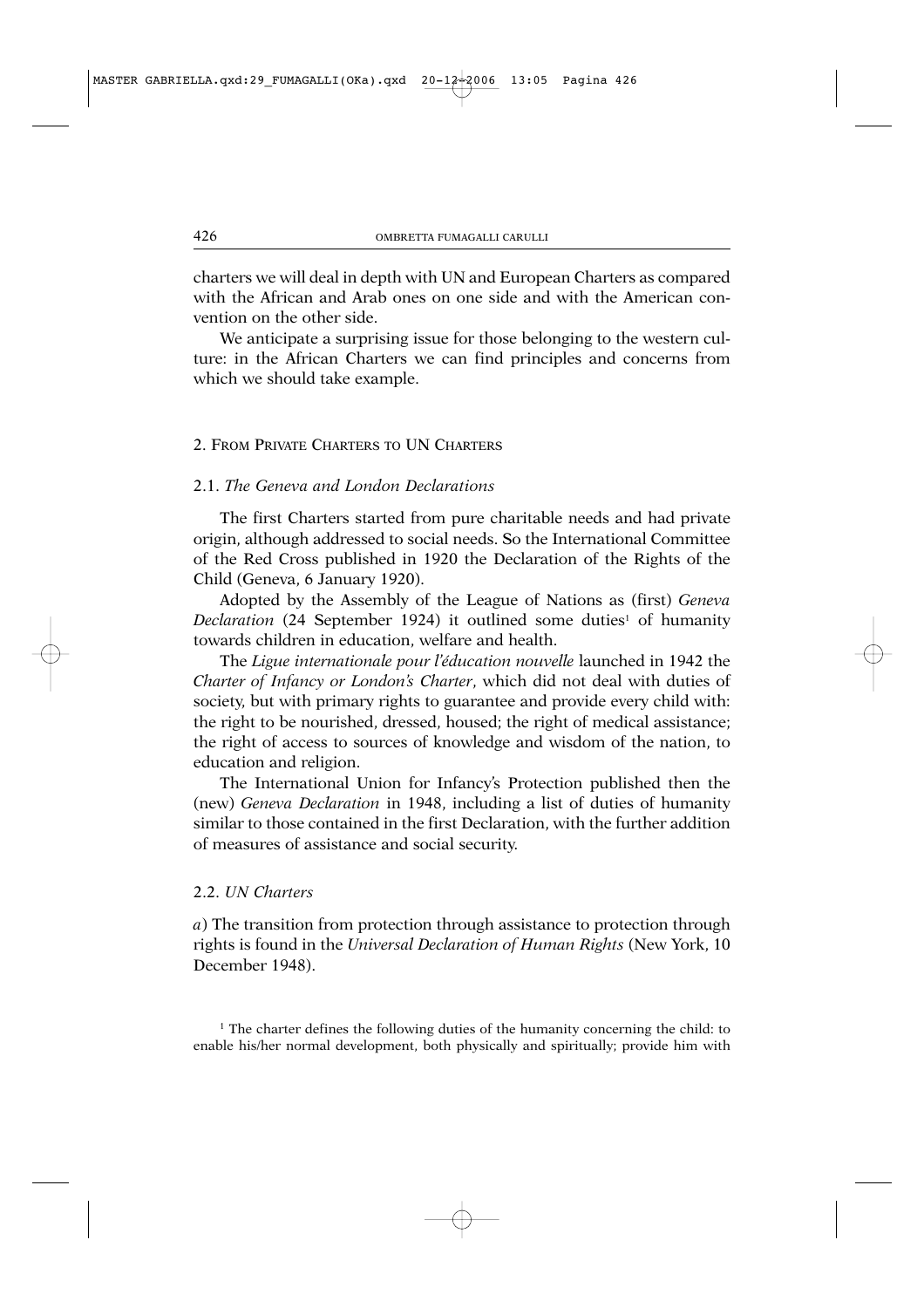It states a list of fundamental rights and freedoms which 'every human being' (therefore children too) must enjoy.

Among them, and first of all, right to life. Article 3, which guarantees it, does not mention the prenatal life. This silence – it's necessary notice it – remains in the subsequent International Charters, so there are contrasting opinions every time issues about prenatal life, like abortion, genetic manipulation, and in general assisted procreation are discussed within United Nations.

As for specific protecting rules, besides a generic statement that childhood is entitled 'to a special help and assistance', some articles concern the life condition of children: family as 'the natural and fundamental group unit of society' (Article 16), motherhood and childhood, the right 'to special care' (Article 25) and right to education (Article 26).

A full acknowledgment of rights has not been reached yet. Above all the declaration is not legally binding, not even for the signatory states, as it is neither a treaty nor a convention. It has however an important political value. It constitutes a synthesis of the jusnaturalistic American and French traditions with the person-focused Christian thought.2 It inspires several subsequent constitutions of European states which place side by side the first generation of human rights (civil and political rights deriving from liberal revolutions) and those of second generation (social rights, work, assistance, education and culture, deriving from the nineteenth century movements for solidarity sake). It is the basis from which the international community starts more specific documents aimed at children and youth (right of third generation so called 'of differences').

Closely linked to the Universal Declaration, the two *International Covenants* (New York, 1966) complete the framework of the international statute of human rights with some specific guarantees. The Covenant on civil and political rights (but not the one on economic, social and cultural rights) recognises the right of individual appeal before the controlling organism (the Human Rights Committee) making justiciable the infringed right.

adequate support in case of dis-hability (to feed him/her when hungry, to cure when ill, to stimulate if retarded, to recover if mislead, to shelter and help if orphan or abandoned); rescue first in case of necessity; help a regular process of socialization (putting him/her in the position to earn his/her living and protect him/her against every kind of exploitation); finally raise him/her with the feeling that his best qualities must be put at service of his fellows.

<sup>2</sup> The synthesis appears, for instance, in the term 'dignity' added to the term 'rights' (Article 1: 'All human beings are born free and equal in dignity and rights').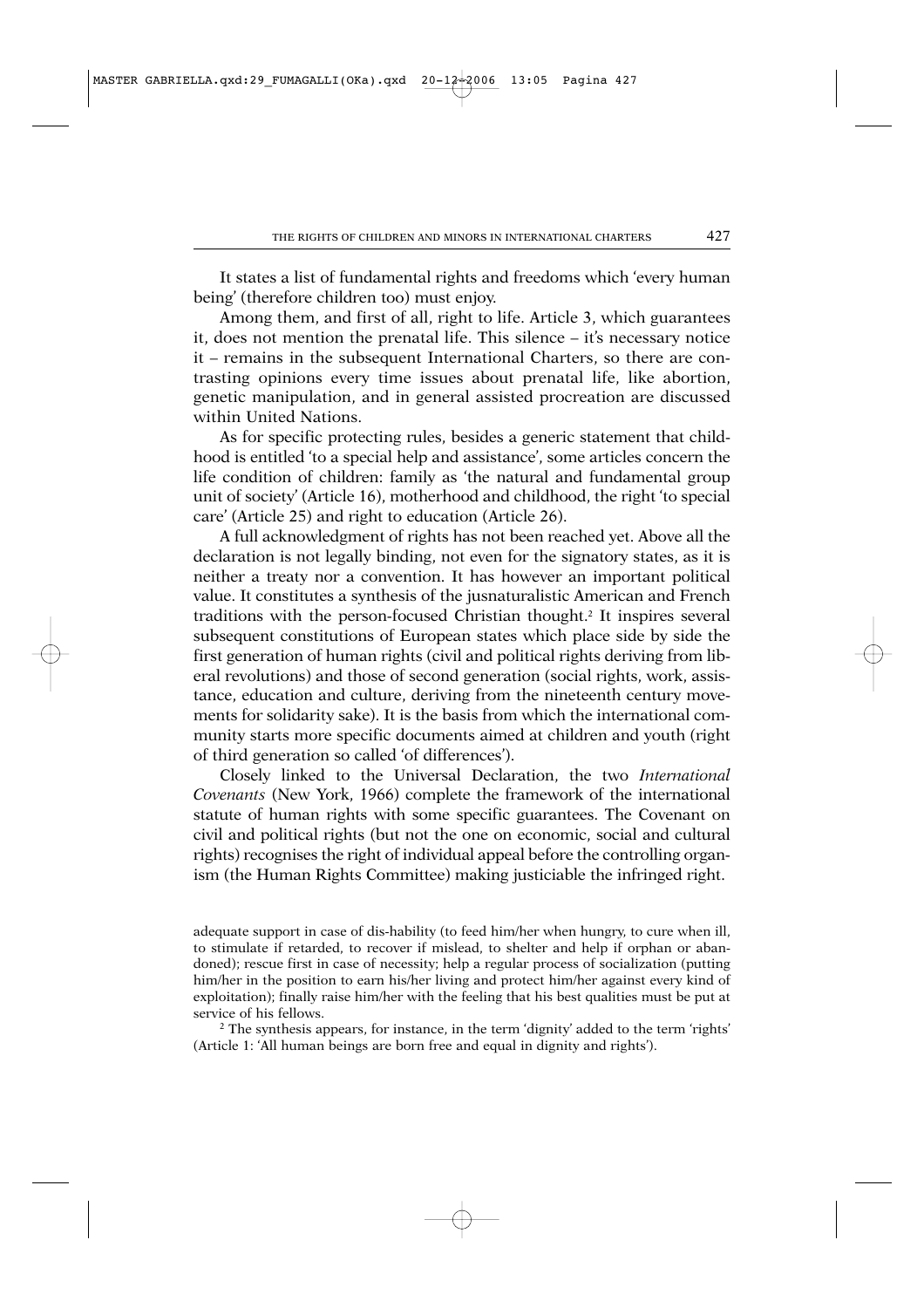*b*) The *Declaration of the Rights of the Child* (New York, 20 November 1959)3 proceeds from equal rights to the rights of differences with exclusive attention for children.4

There appears the statement (since then acknowledged in all subsequent texts as reference for every protection, almost a style clause) which in every situation the 'best interest of the child' must be taken into account.

It represents a lead concept certainly significant in indicating the priorities of protection both by the laws adopted by the States in order to guarantee the special protection of the child (Principle 2) and by those responsible for his/her education and guidance, in the first place his/her parents (Principle 7).

Nevertheless the rarefied formula mentioning the 'best interest' refers back to the personal individuality of the child. Without predefined legal criteria, the formula leaves discretion to legal system of every State to determine the real contents so that implementation becomes largely arbitrary. It results therefrom a protection with a patchy distribution depending on each State, so jeopardizing the characteristic of universality and therefore the inviolability of the right.

Furthermore, in the Charter already the tendency to proliferation of rights can be already outlined, as rights are made to coincide with human needs and in this case the category of right loses its nature. In Principle 6 affection is mentioned along with the right of children to be loved: a feeling important for their growth and central in pedagogy of growth, but difficult to define on legal grounds.

*c*) A turning point is constituted by the *Convention on the Rights of the Child* (New York, 20 November 1989, entered into force on 2 September 1990), the fruit of ten year of dedicated work. It is the most coherent international text, to which all the subsequent documents will refer regarding specific areas of protection. We will consider it in detail.

<sup>3</sup> Like any declaration it does not bind even the signatory States, as it has the value of a moral commitment only. It has however the merit of recognizing a full dignity of being a person to the minor as well as to set up the route in order to stipulate proper international agreements binding for the States.

<sup>4</sup> The qualifying aspects regard the child's right to be raised under the care and responsibility of the parents, and in any case in a loving atmosphere and a feeling of moral and material security: the right of not being separated from the mother, of being reliefed first, of being protected from any form of neglect, cruelty and exploitation in particular in work.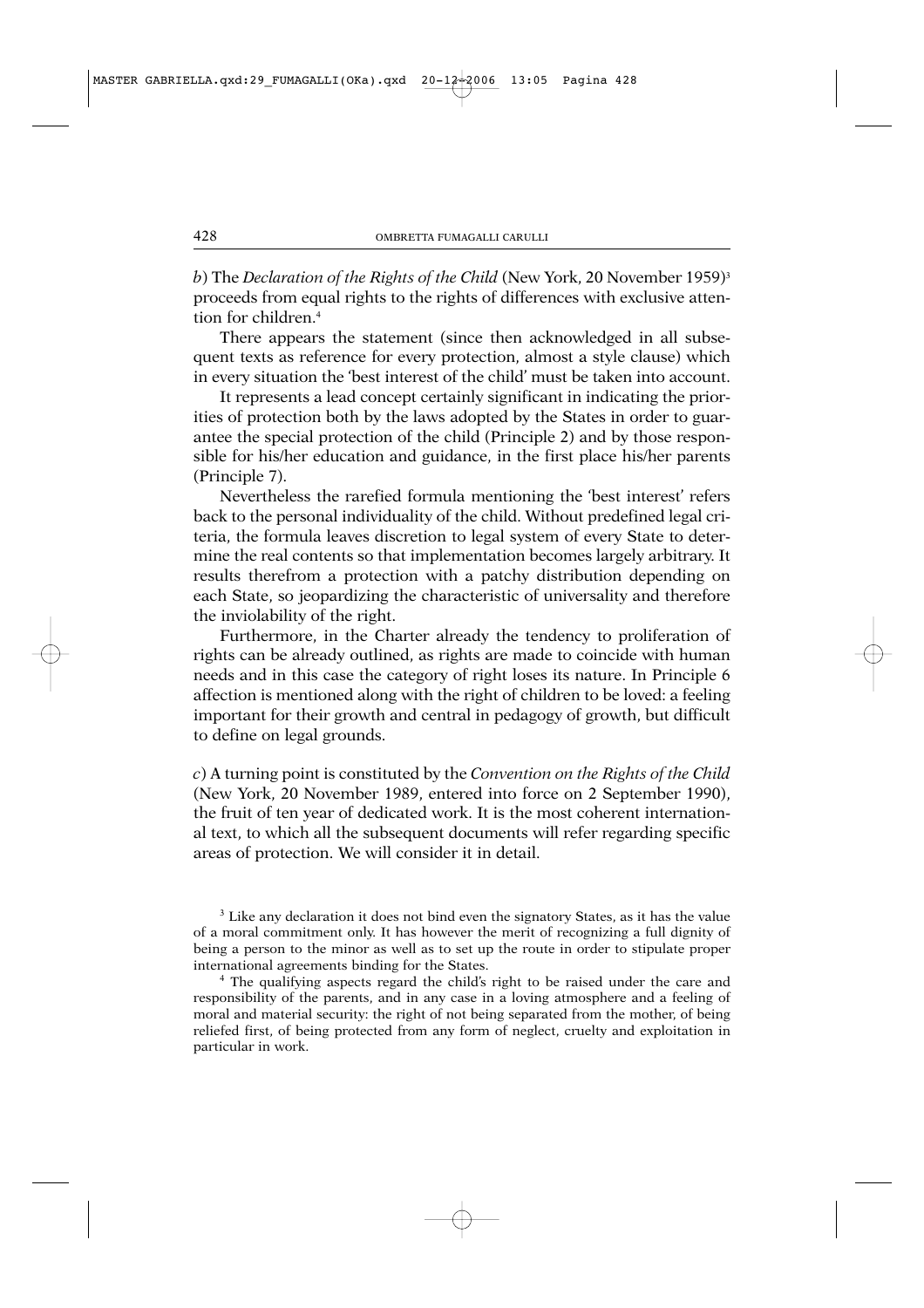First of all the legal instrument is a step forward: the Convention is no longer a mere exhortation but binds the signatory States and compels them to introduce all the legal measures required in order to enforce it.

It is a step backwards with respect to the above mentioned Covenant on civil and political rights as it does not encompasses the faculty to make a complaint for the infringement of the obligations stated herein neither by the Contracting States nor for the individual victim of violation.

The controlling organ (the Committee on the Rights of the Child) has a competence to hear the reports submitted by the contracting States every 5 years. Moreover it performs an addressing duty: makes comments on single reports, advises States on which measures to adopt in order for a better implementation of the Convention, along with general observations on specific subjects addressed to all the Contracting States.

As for the content some observations can be prompted.

#### c.1. *Rights Peculiar to Children*

The child, in addition to rights of adults, has peculiar rights which take priority. Among them: right to play, to rest and leisure (Article 31), already treated in the Charter of 1959,<sup>5</sup> penal guarantees, $\epsilon$  right to be heard in any judicial proceeding (Article12); right of protection against sexual exploitation and sexual abuse (Article 34), against abduction, against sale of and traffic in children (Article 35); right to a family, and therefore to maintain personal relations with both parents, even if they are living in different Countries, or to benefit from an alternative care if the family lacks (Articles 8, 9, 10, 20, 21); the prohibition to enlist people who have not attained the age of fifteen years (Article 38).

To these must be added the personal rights, already guaranteed to everyone in former Charters and reaffirmed in the Convention with respect to children: right to personal identity (Article 7) and to preserve it (Article 8); to freedom of speech, thought, conscience, religion, association, (Articles 12- 15); to privacy (Article 16) and to health (Article 24).

<sup>5</sup> Principle 7: 'Child must be allowed to play and to have leisure time, aiming to educational purpose'.

<sup>6</sup> Neither capital punishment nor life imprisonment are allowed for children; the detention shall be used only as a measure of last resort and for the shortest appropriate period of time. States must promote laws so that no child alleged as, accused of, or recognised as having infringed the penal law shall be deprived of his/her liberty unlawfully or arbitrarily (Articles 37 and 40).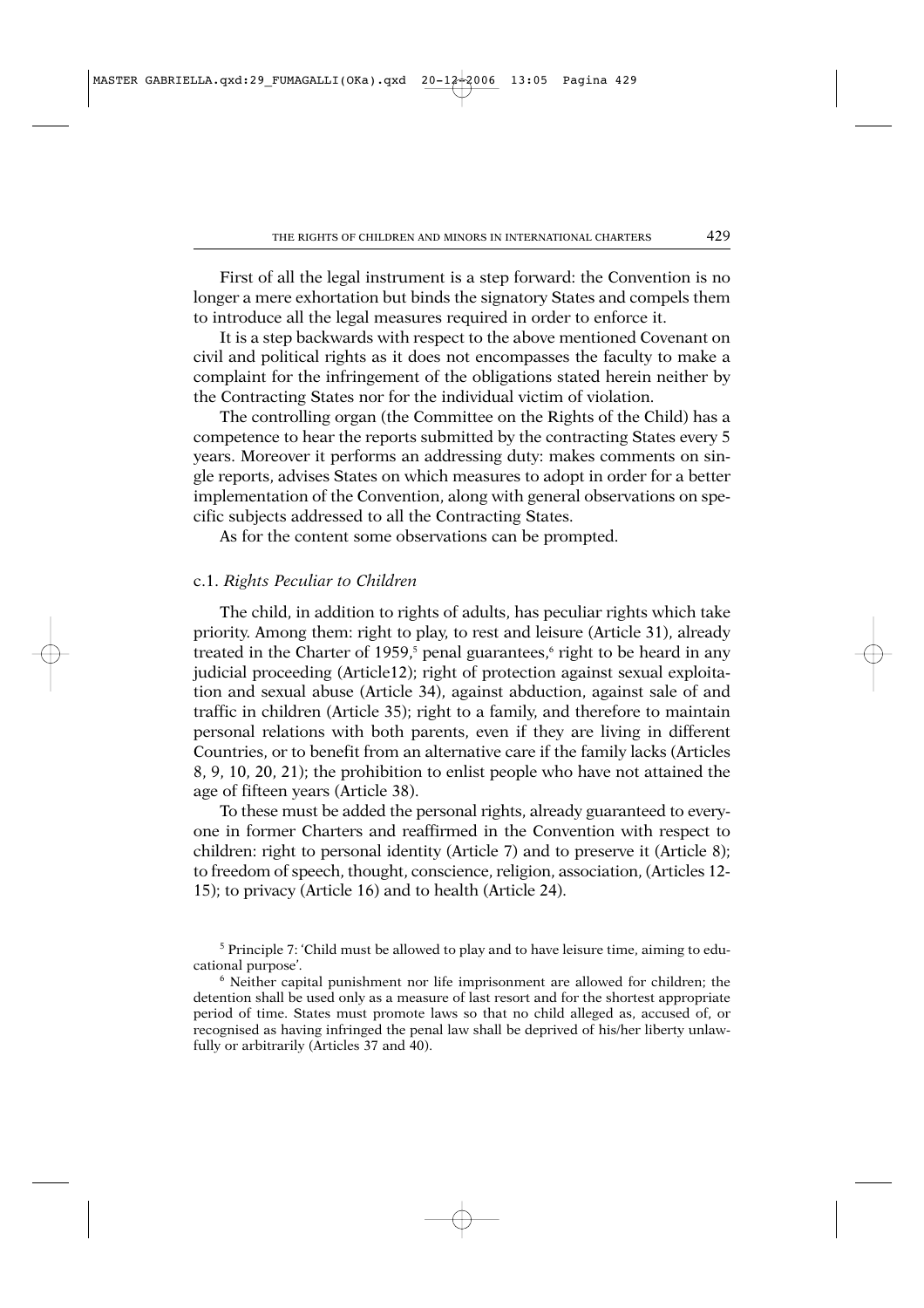To the rights of children correspond precise undertakings by the States. For instance, the respect for the sexual personality of the child is coupled by the obligations of the States to protect him/her against exploitation and violence (Article 34). For the first time – must be noticed – this article clearly mentions a very wide and alarming problem, connected with pornography.<sup>7</sup>

## c.2. *The Relationship Rights: Child and Family*

If the right to family is a right peculiar to child, it is too the most important relationship right of children.

About this issue the Convention shows controversial points. To have mentioned in a paragraph of the Preamble the family not only as 'the fundamental group of society' but also 'the natural environment' for the growth and welfare of children is certainly positive. It is positive as well the request, reported in several provisions, to the States of promoting in their domestic laws the parent-offspring relationship.

Assertion, sometimes heard, that Convention sets children against parents is not correct.

Not only the Convention does not concern with private relationship between child and his/her family, because it (as every convention) binds States, not private citizens. But also suggests that State should not interfere, except for very serious and specific reasons, in relationship between child and his/her 'natural environment' (the family) and, on the contrary, that they should help family to take care of and to grow children, giving appropriate support. The subsidiary role of State intervenes when the family lacks means to secure to the children the minimum standard of welfare necessary for their growth (Article 27).

Rather, the Convention is aimed at providing the child the 'right to parents' contribution'.<sup>8</sup> This is inferable from many provisions which guaran-

<sup>7</sup> This fills the gap left by a more ancient Convention of Geneva (12 September 1923) against circulation and trade of obscene publications, which did not deal with infantile pornography, though at that time it was universally considered forbidden.

<sup>8</sup> Among these rights: to provide appropriate direction and guidance, in a manner consistent with the evolving capacities of the child, is a duty of parents (Article 5); the parents have the primary responsibility to secure the conditions of living necessary for the child's development (Article 27); a child shall not be separated from his/her parents, except when such separation is necessary for the best interests of child (Article 9); the child separated from one or both parents must maintain personal relations with both parents, except if it is contrary to the child's best interests (Article 9.3); it is parents'right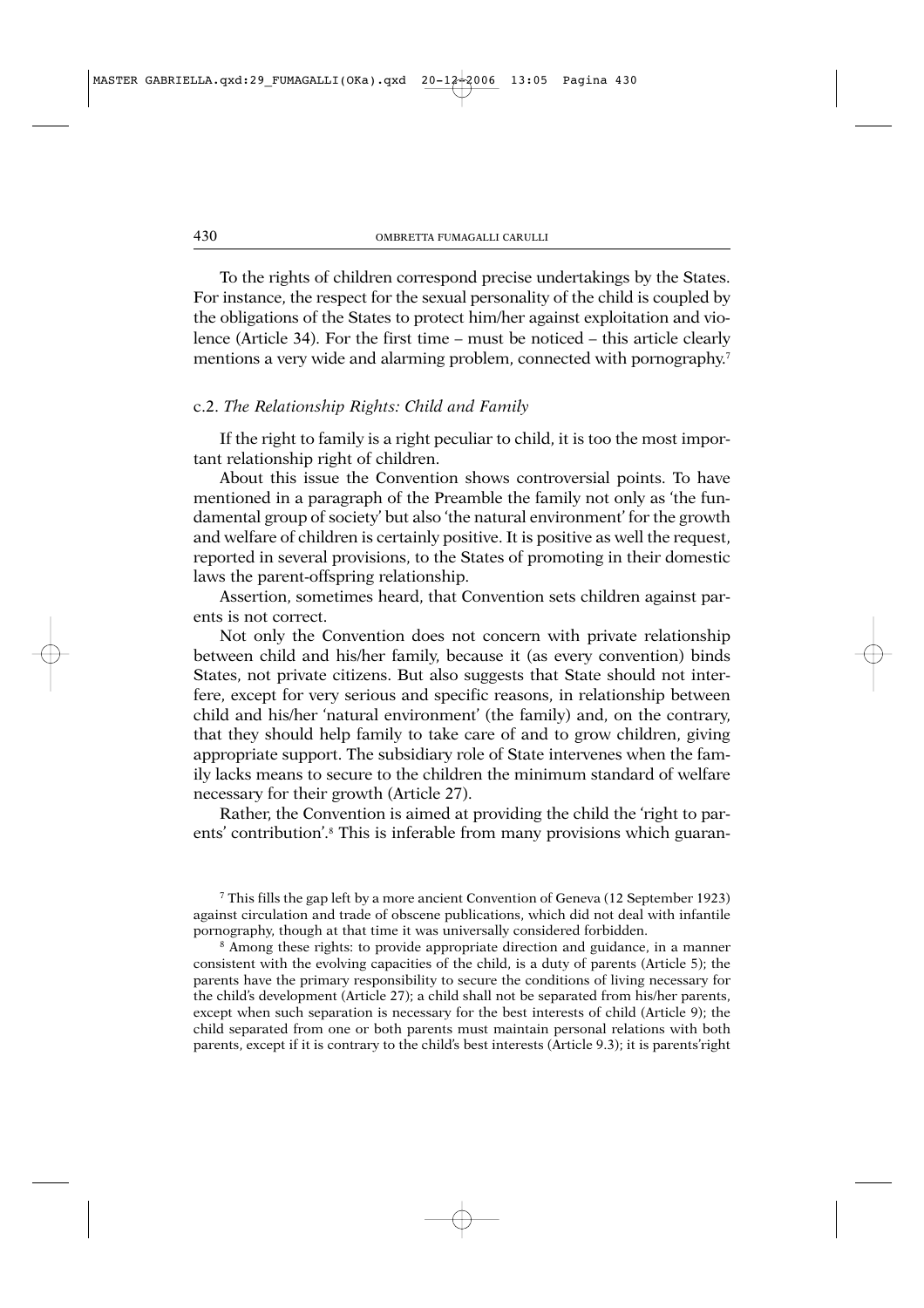tee more specific rights and duties. The Convention considers the family rather realistically not only in its physiology, but also in its pathology.

Everyone can easily suppose that the natural and optimal situation of a child living happily in his family may come to an end for many reasons: there are children of separated couples, children in hospitals, street children, during wars there are children orphan or separated from parents or even enlisted as soldiers. General principles, to which domestic legislation of States Parties must be inspired, cope with these situations (and many others which I cannot mention for lack of time).9

When child must be protected from his/her own family, the traditional international principle (expressed in various Conventions, for example in European Convention for Human Rights, precisely in Article 8) according to which States are not allowed to interfere with familiar life, cannot be acknowledged.10 Exactly concerned with sexual abuse on children the European Court of Human Rights (Stubbing and Others v. the United Kingdom, 1996) ruled asserting both the positive obligation by the States (Paragraph 62) and the rights of children and other vulnerable individuals to State's protection (Paragraph 64).

It is plain that if family does not exist or is not able to carry on its duties, it is due up to the State to indicate which instruments can fulfil the rights provided by Convention. Article 20 lists possible solutions: foster placement, 'kafalah' of Islamic law, adoption, placement in suitable institutions for the care of children.

Certainly the formulation of some articles does not seem to be very clear and precise: Article 10, for instance, about immigration, suggests that States should consider a request of family reunification 'in a positive, humane and expeditious manner': this very generic formulation conceals the fears felt by rich States about a massive arrival of immigrants if the family reunification is granted too easily. Some Countries (Japan, United

to provide the child with direction towards freedom of manifesting his/her religion or beliefs (Article 14); States shall ensure alternative care for child temporarily or permanently deprived of his/her family environment (Article 20).

<sup>9</sup> Let's make an example from phenomenon of violence in the family: States Parties shall take all appropriate legislative measures to protect the child 'from all forms of physical or mental violence, injury or abuse, neglect or negligent treatment, maltreatment or exploitation, including sexual abuse' (Article 19). ECPAT (NGO against sexual exploitation of children) reports that many sexual abuses happen inside and not outside family.

<sup>10</sup> Article 8 of ECHR recognises to States the right to interfere only in accordance with the law.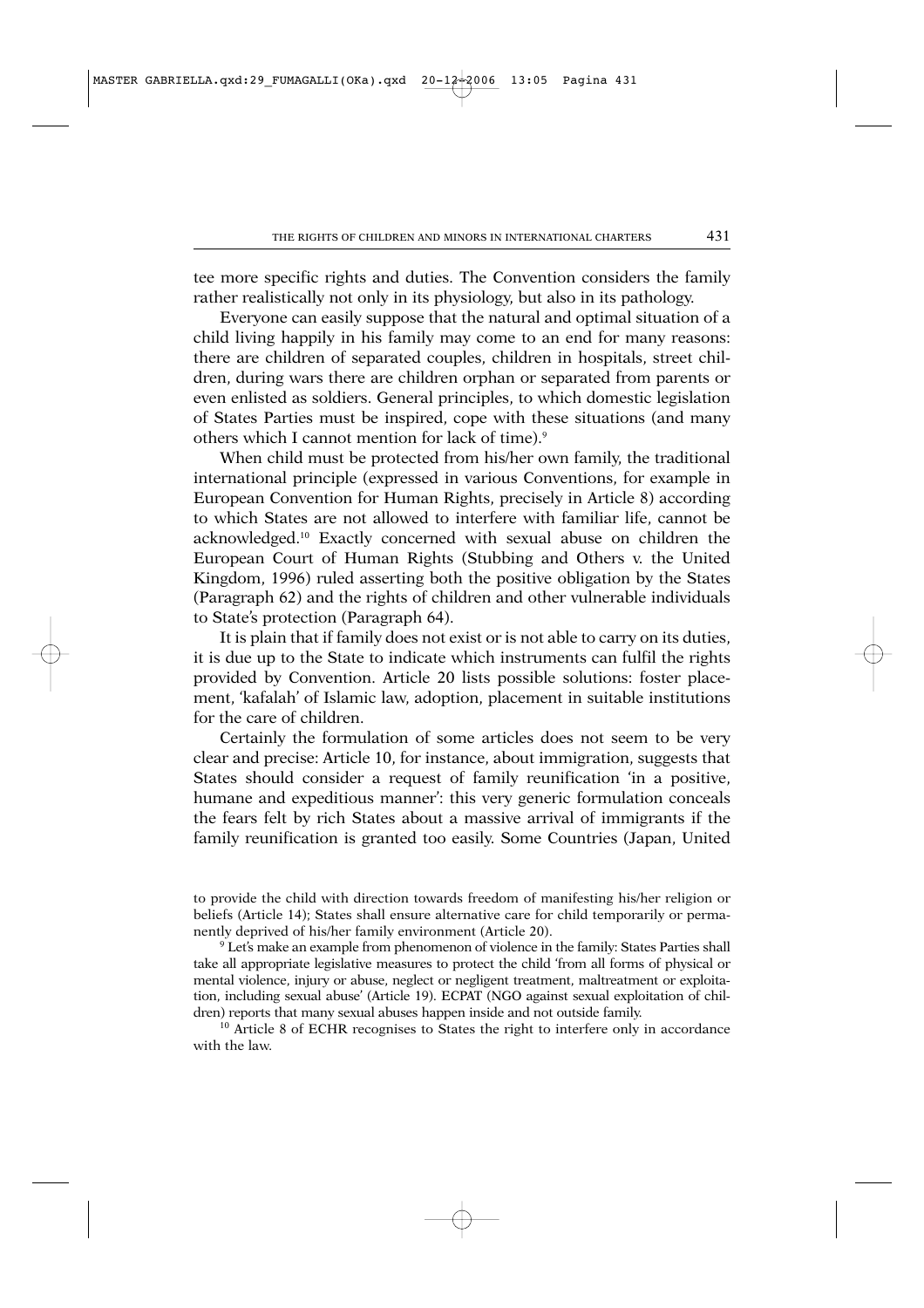Kingdom, Singapore) approved this article under a reservation of a strict interpretation. The Committee on the Rights of the Child, as to it, insists upon ratifying the Convention of 1990 about protection of rights of migrant workers and of their family's members.

## c.3. *Other Relationship Rights and Social Rights*

The variety of rights exceeds the relationship between State-parentschildren.

Pedagogy of human development, to which the Convention is inspired, is aimed to growing a subject not only who lives in family, but also who is expected to interrelate with other people in a society structurally and politically organised, and to be provided with cultural stimulations.

Social rights are also protected: first of all the right to primary education, compulsory and available free, and to a higher one (Article 28), regulated in a way consistent with dignity of the child as a human being; secondly (Article 32) the right to a formative job, characterized by progressive training and by absence of conditions of economic exploitation or in any case harmful to the child.

*International Labour Organisation* (which after World War II became a Specialized Agency of the UN) has intervened since 1992 against the negative consequences of the process of the economic world globalisation on child labour.

More recently, the fight against the 'worst forms of labour', which harms health, morality and safety of the child has become object of several actions for their eradication. *ILO Convention No. 182* (June 1999) and *Recommendation No. 190*<sup>11</sup> call upon member States to adopt adequate criminal punishments, to implement integrated actions in favour of prevention, education and formation and to support families with economic and cultural assistance.

The complexity of the themes (economic, ethic, legal) about child labour does not allow now a thorough analysis. The delocalisation, one of the most

 $11$  The variety of the 'worst form of labour' taken into consideration and with respect of which the Convention calls upon States Parties adequate sanctions are: all forms of slavery, compulsory labour, forced recruitment for use in armed conflict, the use of a child for the production of pornography or for the production and trafficking of drugs, work which is likely to harm the health, safety or morality of children.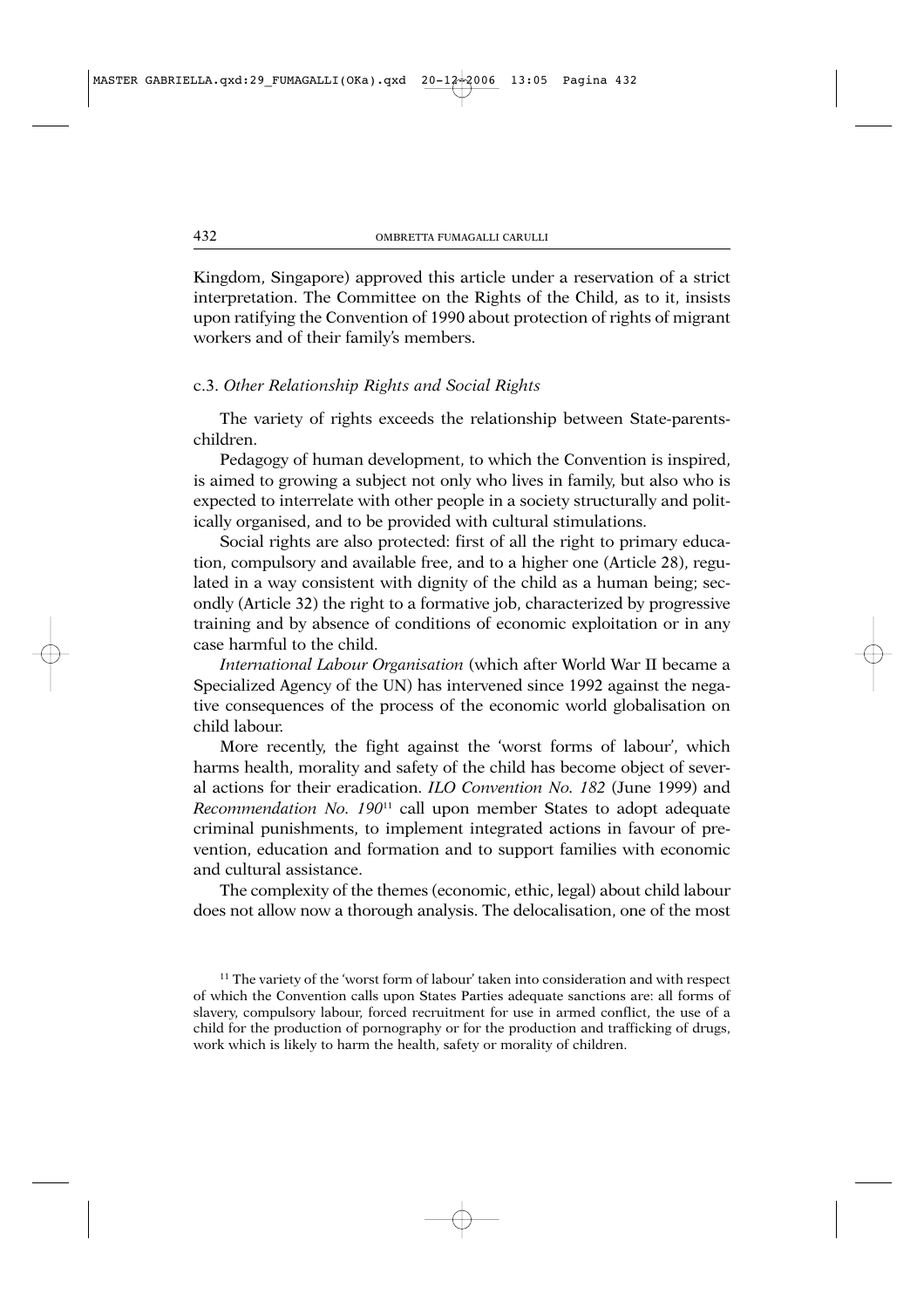worrying and difficult problems, drives many factories to open new activities in States (from Asia to Brazil) where they can use low cost manpower. In those Countries exploitation of child labour permits to achieve high market shares thanks to a growth based on export. Answers on this issue by ILO or other international bodies, such as the WTO, are still lacking today.

#### c.4. *Prevalence of Interests*

As we mentioned above the Convention refers to the 'interest of the child' (it means a young under eighteen years, but in some specific situation the age limit is lowered) as the paramount consideration in the exercise of some rights. The interest of the child is too the superior and general principle.12

In legal language interest of the child means prevailing legal test, which implies that in a conflict between right of a child and right of an adult, the first one prevails.

Here appears a very delicate question: is the prevalence of child's right absolute or is it to be assessed taking into consideration the whole familiar structure? The Christian concept of *patria potestas* supports the second solution, in fact the Holy See, ratifying the Convention, made some reservations. The Holy See declares that it interprets the Articles of Convention in a way which safeguards the primary and inalienable rights of parents, insofar as these rights concern education (Articles 13 and 28), religion (Article 14), association with others (Article 15) and privacy (Article 16).

It is important to emphasize that parents are not mentioned in the Charter as persons having rights, but certainly many rights of their children are actuated by them or even they find enlargement in parents' rightsduties. It is not easy to reconcile two principles both coming from the Convention: the principle that the child's rights must be considered inside the family and that the child's rights prevail over those of the family, better of the heads of family, the parents.

Let's make an example: to such an extent is the right to religious education or to sexual one is a right which can be exercised only by the minor himself/herself and from which point, the right is vested in him/her but

<sup>&</sup>lt;sup>12</sup> 'In all actions concerning children, whether undertaken by public or private social welfare institutions, courts of law, administrative authorities or legislative bodies, the best interests of the child shall be a primary consideration' (Article 3).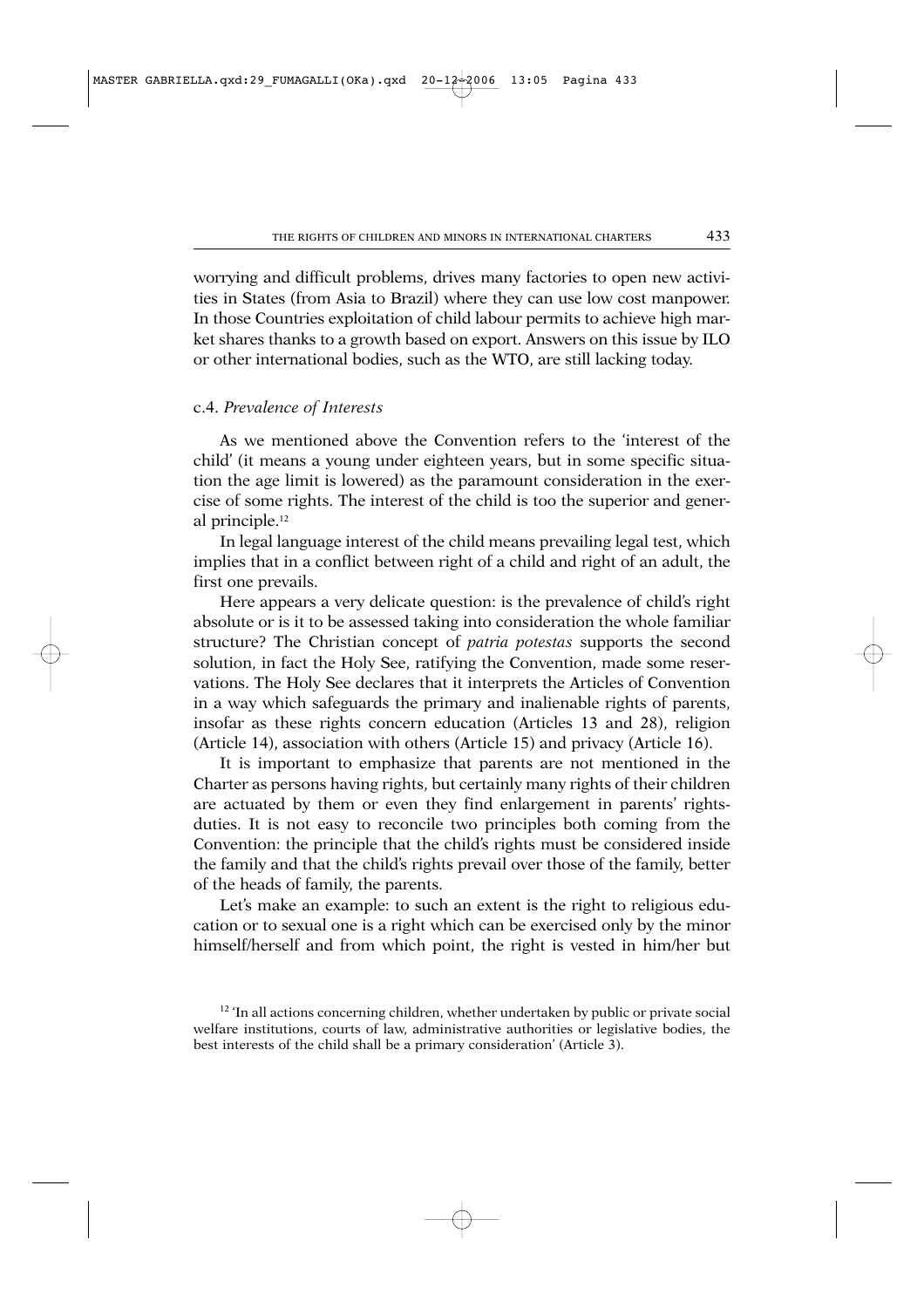he/she is prevented from exercising it? Does the 'weighty responsibility of caring education' (quoting a famous definition of Vatican II) bring as a result a primary role by parents?

A detailed legal analysis is lacking up today. It is useful to draw a distinction between relationships inside the family and relationships between the child and the State. In the second case the rights of the child certainly prevail. In the first case the rights of parents prevail according to the 'right to parents' contribution', which lays stress on responsibility of parents and which – as we said above – can be acquired from various conventional provisions.

European Codifications state how to conciliate rights of parents and rights of children. For instance: Italian Law specifies not only the duties of parents to children, but also those of children to parents.13 A clearer international provision to precise inviolable rights of children would stimulate every State to adjust its domestic legislation. If the child needs a family is clear that his/her best interest is not achieved when the family is scattered.

Here appears one of the most hot subject of current times. Which model of family must be considered: a traditional family or a, so called, alternative one? For instance there is a discussion about gay couples and their claim of a 'right to a child at any cost' (adoptive or outcome from genetic manipulation). Without thinking to exhaust the complex question, it is necessary to remember that psychologists underline the importance of both paternal and maternal figures for a well balanced growth of children and even of the couple of parents.

The Convention does not adopt a definite position on the matter, but its interpretation could lead, with the authority of an international seat, to favourable interpretation that children are adoptable by homosexual couples. Therefore the definition of the 'prevailing interest of minor' today, more than in the past, should be seriously and deeply pondered.

#### c.5. *The Right to Life*

The most critical aspect is 'the inherent right to life' (Article 6). It is guaranteed in the triple specification of right to physical and mental integrity

<sup>&</sup>lt;sup>13</sup> As for the duties of parents the Italian Civil Code affirms that 'marriage imposes both husband and wife to maintain, teach and educate progeny bearing children's talent, innate inclination and aspirations' (Article 147). The article 315 regarding the children's duties states that 'the child should respect his/her parents and should contribute, according to his/her property and income, to family's welfare, as long as he/she lives with his/her family'.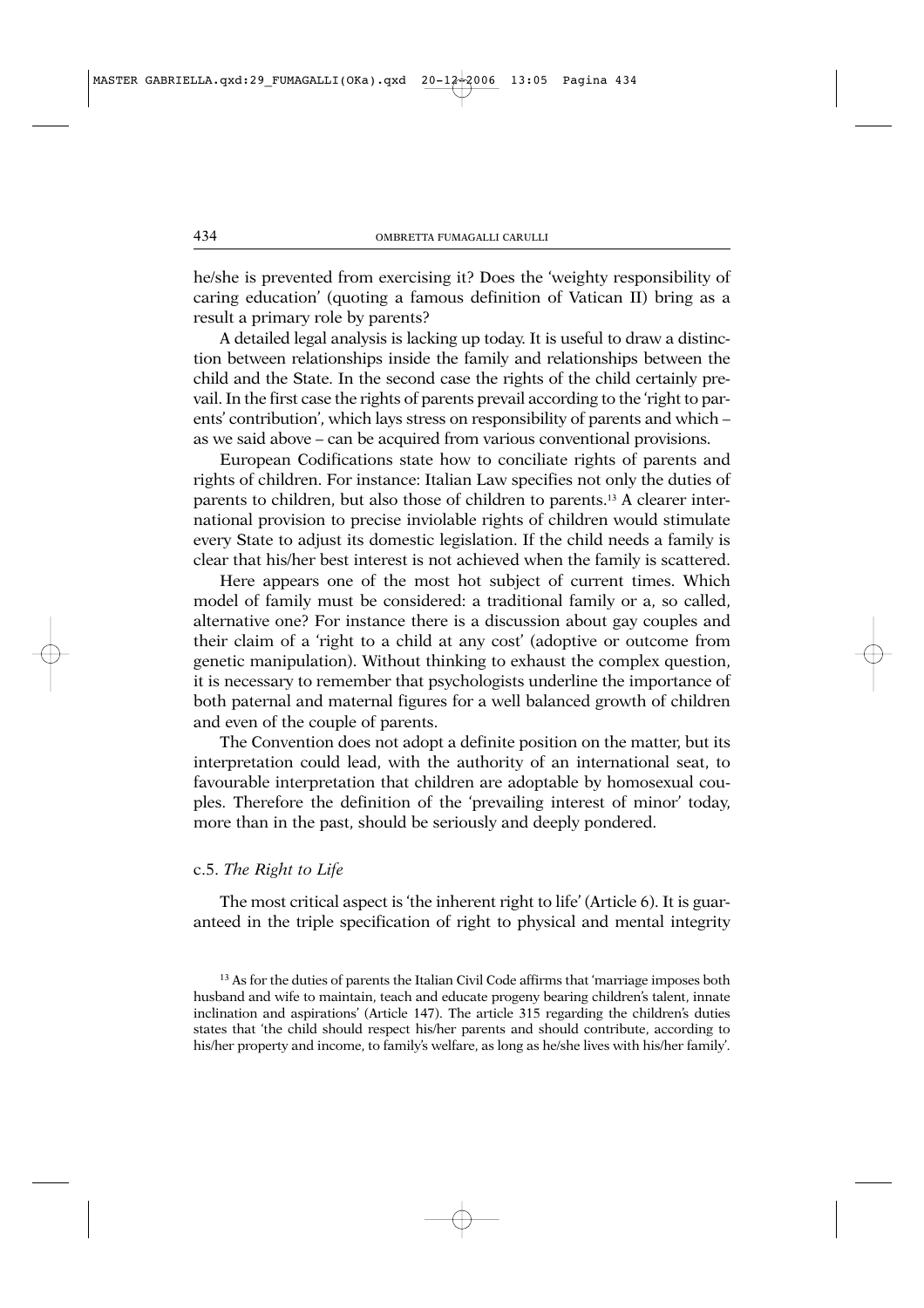(Article 19), right to health (Article 24) and, without any details, right to protection from any form of exploitation, prejudicial to any aspects of child's welfare by every person (Article 36).

From articles of Convention it is excluded any possible link with prenatal life, which does not mean only protection of embryo from manipulation or foetus from abortion, but also protection of child before birth, that belongs to the juridical legacy of the civilisation of roman legal tradition (enough to remember the protection of right of unborn child to inherit).

The Convention mentions prenatal life only in the Preamble.14 It literally speaks of appropriate legal protection before as well as after birth. This assertion, written after a long fight during preliminary works engaged both by those States more sensitive to right to life since conception and by the delegation of the Holy See, is legally material. Preamble and annexes to Treaties – as Article 31 of the Vienna Convention on the Law of Treaties (23 May 1969) affirms – are guide for interpretation of articles. It goes without saying that an article protecting right to life of a future baby since conception would guarantee much more. Preliminary works clearly demonstrate the fear of contradicting laws for abortion of many States.

One can therefore understand that the Holy See by acceding to the Convention on the Rights of the Child (20 April 1990), remained confident that the ninth preambular paragraph will serve as 'the perspective' through which the rest of the Convention will be interpreted. Article 31 of the Vienna Convention is clearly quoted. The Holy See made also some reservations: on Article 24 about family planning education and services: it is necessary to refer only to natural methods morally accepted by the Roman Catholic Church. As we said above, the Holy See made a reservation on its interpretation on articles about education (Articles 13 and 28), religion (Article 14), association with others (Article 15) and privacy (Article 16), so that primary and inalienable rights of parents – first educators of child – are safeguarded.

These extremely delicate points deserve unambiguous definitions. The same words 'child' and 'family', if they are not correctly defined, risk being prejudicial to the right to life and the right to family. It is an objective remark that abortion breaks the right to life of child preventing his/her birth and that

<sup>&</sup>lt;sup>14</sup> The Convention, affirming that child 'by reason of his phisical and mental immaturity, needs special safeguards and care' adds 'including appropriate legal protection, before as well as after birth'.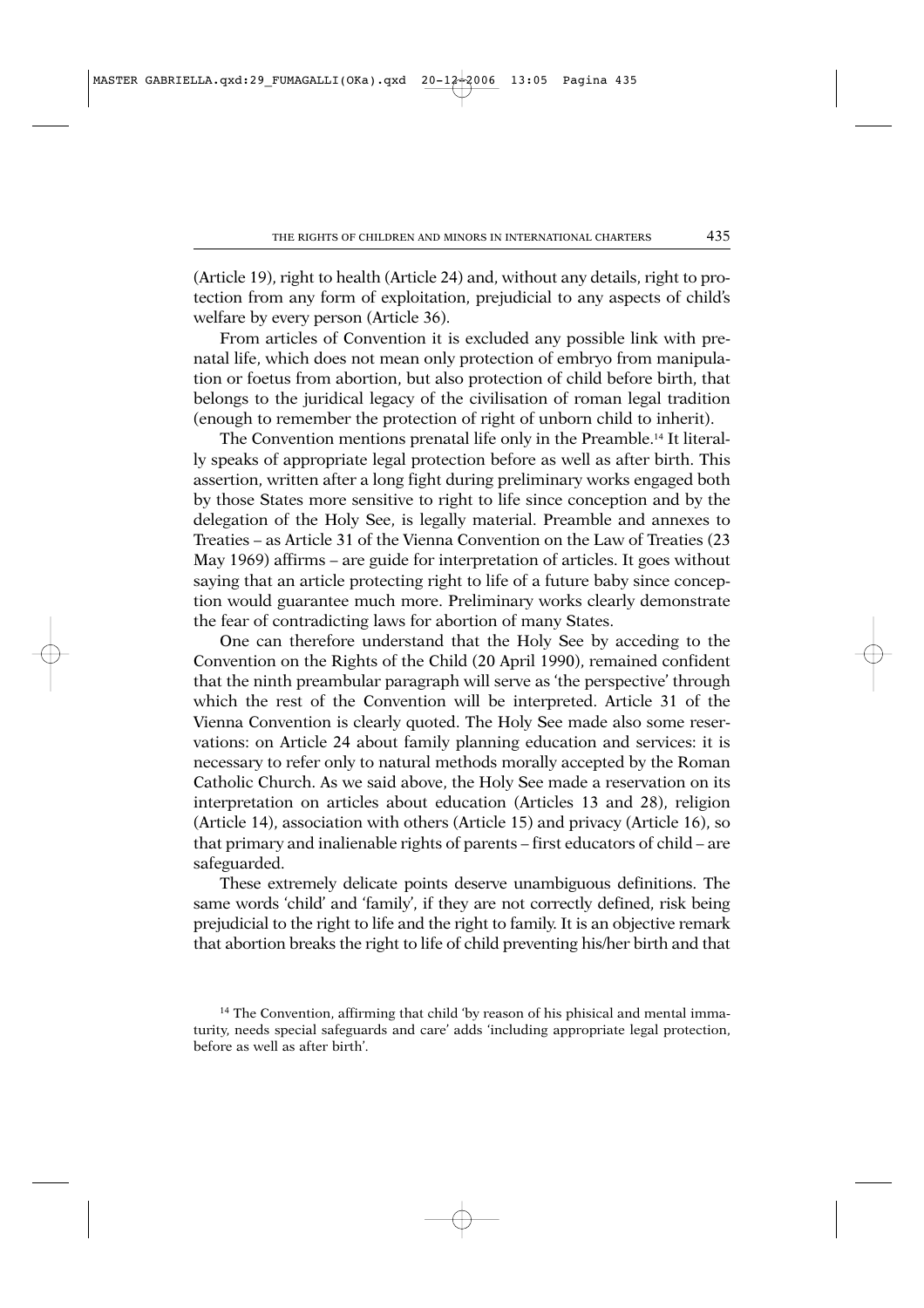genetic investigations may persuade to sacrifice the right to life. It is too an objective remark that for family we intend the natural institution, not alternative models, the right is to 'one family' not to 'families'. Nevertheless observations on both remarks prove the clash of opposite opinions.

We notice then that the Committee on the Rights of the Child (which controls the implementation of the obligations of the Convention) often interpreted the Convention with criteria prejudicial of rights of prenatal life, therefore some jurists, designed as components of Committee and chosen among supporters of a line prejudicial of the right of life, affect the decisions of each State.

The Convention could be wider and more punctual also about the right of parents to provide religious and moral education of children.

More recently, the *Optional Protocol to the Convention on the Rights of the Child on the '*sale of children, child prostitution and child pornography*'* (signed on 6 September 2000, entered into force on 18 January 2002) intervenes about the more dramatic involution of our social life. It underlines that 'a number of particularly vulnerable groups, including girl children, are at greater risk of sexual exploitation and that girl children are disproportionately represented among the sexually exploited' (Preamble).

Another *Optional Protocol '*on the involvement of children in armed conflict*'* (signed on 6 September 2000, entered into force on 12 February 2002) condemns 'the targeting of children in situations of armed conflict and direct attacks on objects protected under international law, including places that generally have a significant presence of children, such as schools and hospitals' (Preamble).

Moreover, on 25 December 2003 entered into force the *Protocol to the United Nations Convention against Transnational Organized Crime* (adopted on 15 December 2000) about trafficking in persons, especially women and children.

In May 2002 took place the most important Conference, the *Special Session of the UN General Assembly on Children,* which was very participated. For the first time the object of discussion was the condition of children. At the end the draft report 'A World Fit for Children' was adopted. It is the new agenda, including 21 specific goals and targets for the next decade, promoting healthy lives; providing quality education for all; protecting children against abuse, exploitation and violence; and combating HIV/AIDS.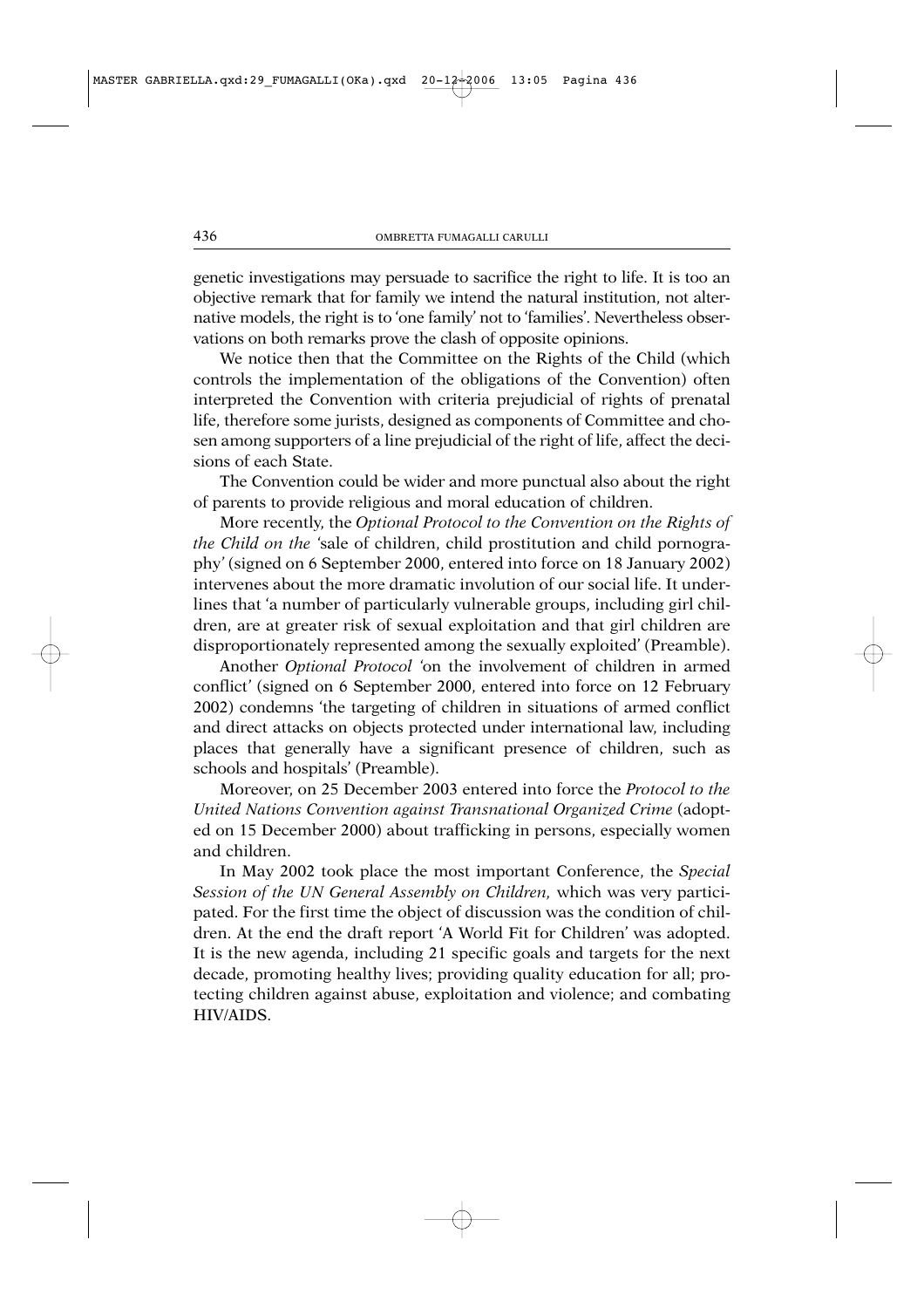## 2.3. *The Millennium Development Goals*

The Road Map towards the implementation of the United Nations Millenium Declaration states as fourth goal that to reduce by two thirds between 1990 and 2015, the under-five mortality rate. Certainly this is an important initiative, but it does not cope with the problem of the future baby. On the contrary, introducing the protection of the 'reproductive health of the woman' it denies the right to the life of future baby in case of conflict with woman's health.

3. THE CONVENTION ON PROTECTION OF CHILDREN AND COOPERATION IN RESPECT OF INTERCOUNTRY ADOPTION

The intercountry adoption has been often a favourable field for violation of fundamental rights of children and for unclear traffic and procedures. The *Convention on Protection of Children and Cooperation in Respect of Intercountry Adoption* (The Hague, 29 May 1993) approaches different laws and matches its goals with those of the Convention of New York (1989).15

The new regulation, has raised in many European Countries the number of couples requiring an intercountry adoption; sometimes they are not fully aware that the adopted one comes from a quite different culture.

As some survey investigations report,<sup>16</sup> many couples resort to intercountry adoption as a second choice due to the long delay and complex procedures for national adoption, without being aware of what this type of adoption implies. In similar cases the risk of a dramatic failure grows, not just with reference to the phase of the introduction of the child in the family but mostly with regards to the phase of teenager crisis, a period difficult to manage by unprepared parents. Thence the emerging of ancient prejudices against the 'child coming from faraway', which can poison both the internal relationship within the foster family but also their social life.

<sup>&</sup>lt;sup>15</sup> They can be summarized along three major lines: a) to ensure that the intercountry adoptions take place in the best interest of the child, b) to establish a system of cooperation amongst Contracting States; c) to secure the recognition in Contracting States of adoptions made in accordance with the Convention.

<sup>&</sup>lt;sup>16</sup> You can see, for instance, the inquiry made by the Italian Parliament (final document 27 October 2004).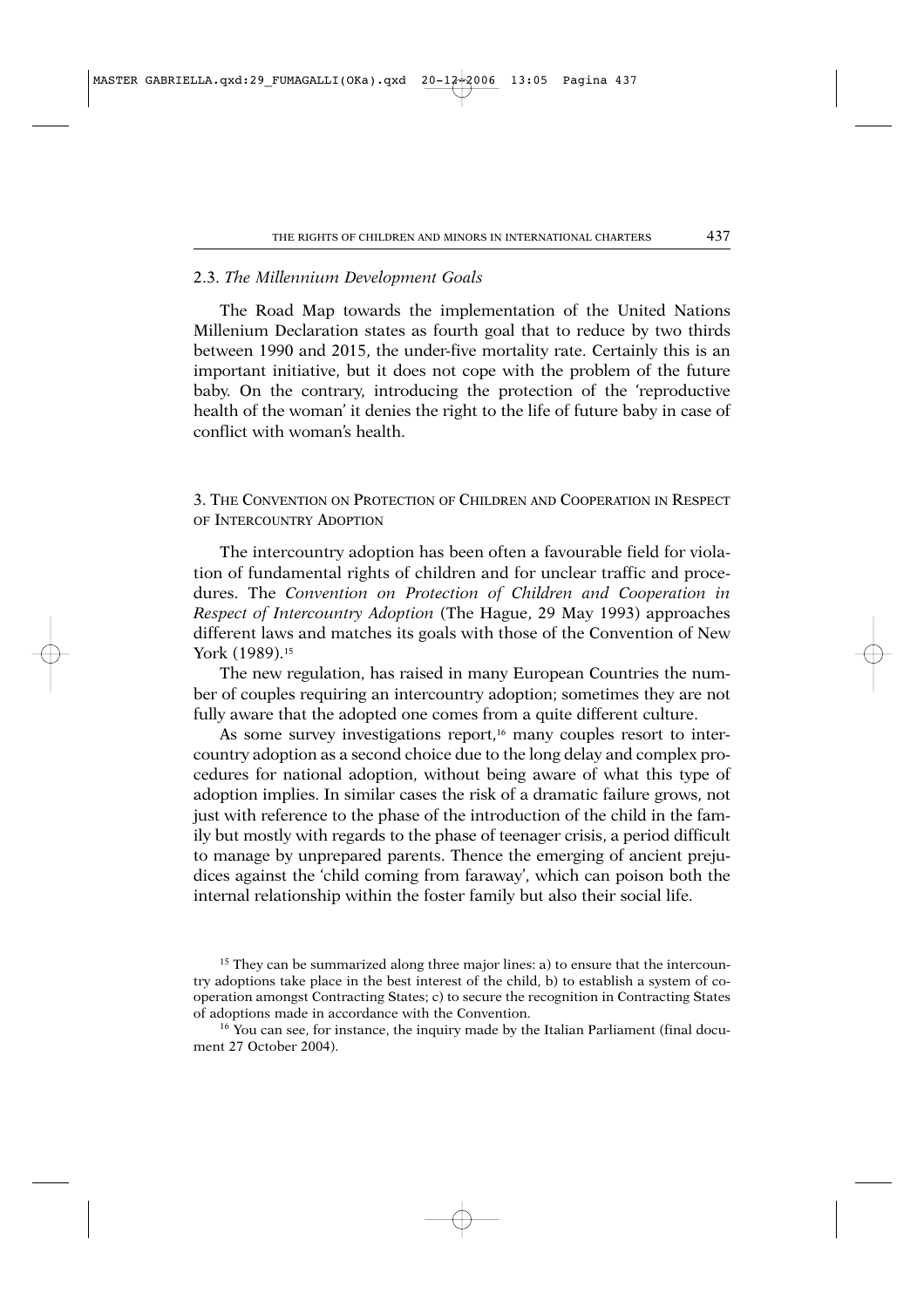Summing up the culture of acceptance by the candidate couples, which should be supported otherwise by all the interested parties (institutions, youth courts, social services and approved agencies) seems not yet rooted.

#### 4. THE EUROPEAN POSITIONS

#### 4.1. *The European Charters*

The Council of Europe approves the *European Convention on the Exercise of Children's Rights* (Strasbourg, 25 January 1996) based on the Convention of the Rights of the Child.

The discrepancies on the matter of age of majority with European position still too different (ranging between 19 and 21 years) had some relevance in producing a widely shared agreement. One extremely delicate problem was at stake: how far the law could keep the pace with the social phenomenon of the gradual earlier occurrence of psychophysical maturity without favouring a lowering of responsibility of parents or of those in charge of youth education.

Hence derived an arrangement restricted to the participation of minors in those processes where their rights are at stake. The guarantee organ therein introduced – a permanent committee of no more than 7 experts designated by the States – is unable to create a form of supranational control on the domestic compliance of the provisions of the Convention, but can put forth only recommendations.

More recently the Council of Europe adopted the *European Convention on Recognition and Enforcement of Decisions concerning Custody of Children and on Restoration of Custody of Children* (20 May 1980), the *Convention on Cybercrime* (opened for signature on 23 November 2001) and the *Convention on Contact concerning Children* (opened for signature on 15 May 2003).

4.2. The *Charter of Fundamental Rights of the European Union* (Charter of Nice, November 2000; presently second part of the Treaty establishing a Constitution for Europe, signed at Rome on 29 October 2004, so called European Constitution) also deals with the inviolable rights of youth, encompassing rights already guaranteed by UN Conventions<sup>17</sup> and reaffirming the best interest of child as 'prevailing' on that of adults.

<sup>&</sup>lt;sup>17</sup> Among other duties, we underline: the right to maintain on a regular basis a personal relationship and direct contact with both his or her parents, unless that is contrary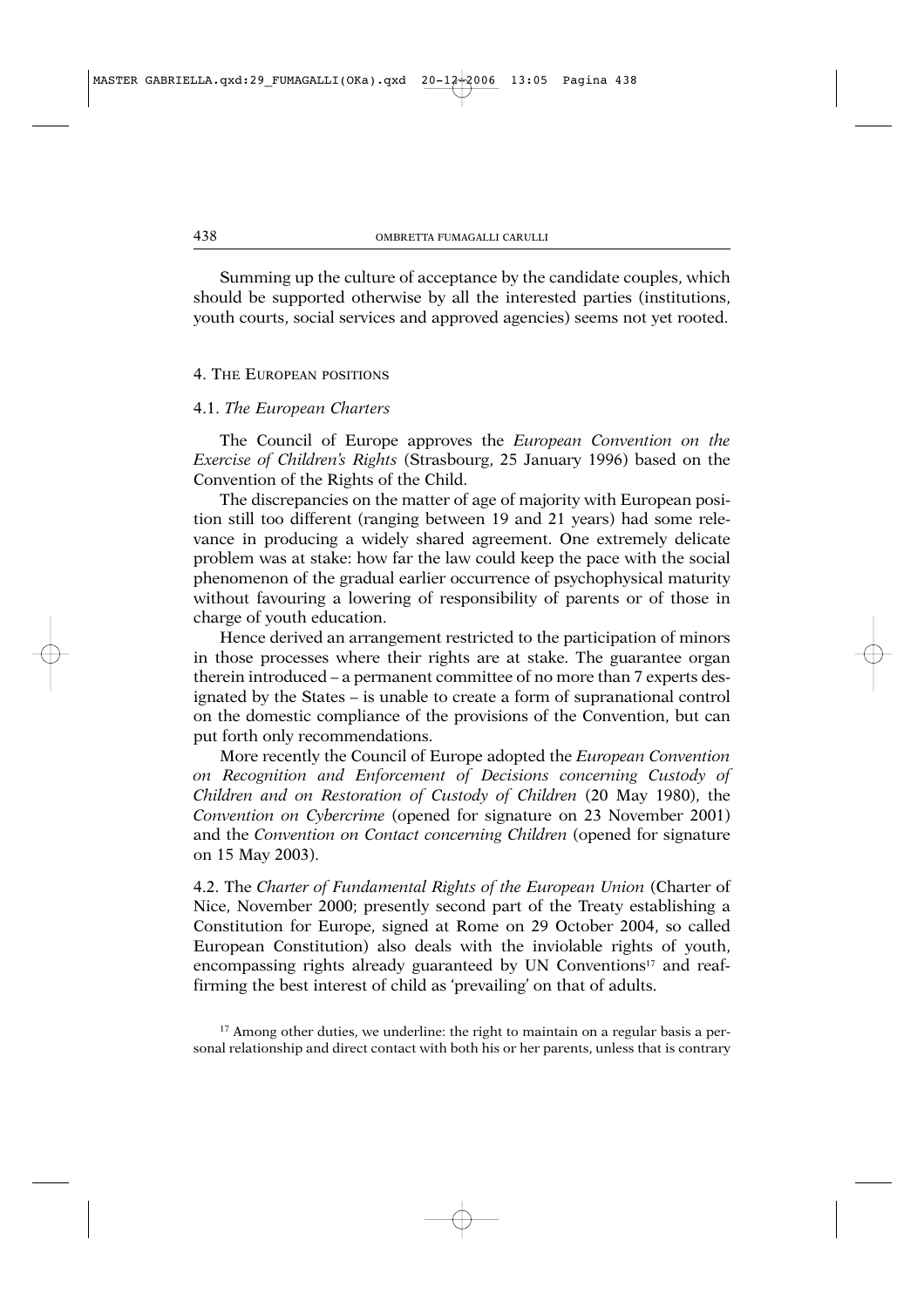4.3. Among the European political position it is worth mentioning here the *European Parliament Resolution of 16 March 1989*. Intervening on the ethical and legal problems of genetic engineering it calls on governments and parliaments of the Member States for acting specific law to protect the human embryo, guaranteeing the protection of genetic identity, forbidding experiments aimed at modifying the genetic program of human beings, prohibiting as a criminal offence any commercial use of embryos or foetuses. The rigour, in method as well, of the resolution however was abandoned in the subsequent ones.

#### 5. THE AFRICAN AND ARAB POSITIONS

#### 5.1. *African Declarations and Charters*

Between the 70s and the 90s of the last century the issue of the rights was dealt with Africa.

The relative international instruments reflect the needs of a society conscious at last that the principle of non-discrimination is fundamental in every civilisation. South Africa, a country with the major discriminating tradition, as soon as apartheid vanished puts age among factors of non-discrimination<sup>18</sup>

The definition of children rights is trusted first to the general charters, thereafter to specific documents. Among these the *Monrovia Declaration* on the Rights and Welfare of the African Child (17 to 20 July 1979) and the *African Charter on the Rights and Welfare of the Child*, adopted on 11 July 1990.

Albeit the list of rights is not so different from that present in the Convention on the Rights of the Child, the most peculiar provision of the African Charter appears to be Article 31. It regulates children's responsibility, stating in particular that the child, among other duties, must work for the cohesion of the family, respect his parents, superiors and elders as well as assist them.

to his or her interests; the prohibition of child labour; against economic exploitation and any work likely to harm their safety, health or physical, mental, moral or social development or to interfere with their education.

<sup>18</sup> The State may not unfairly discriminate directly or indirectly against anyone on one or more grounds, including race, gender, sex, pregnancy, marital status, ethnic or social origin, colour, sexual orientation, age, disability, religion, conscience, belief, culture, language and birth'.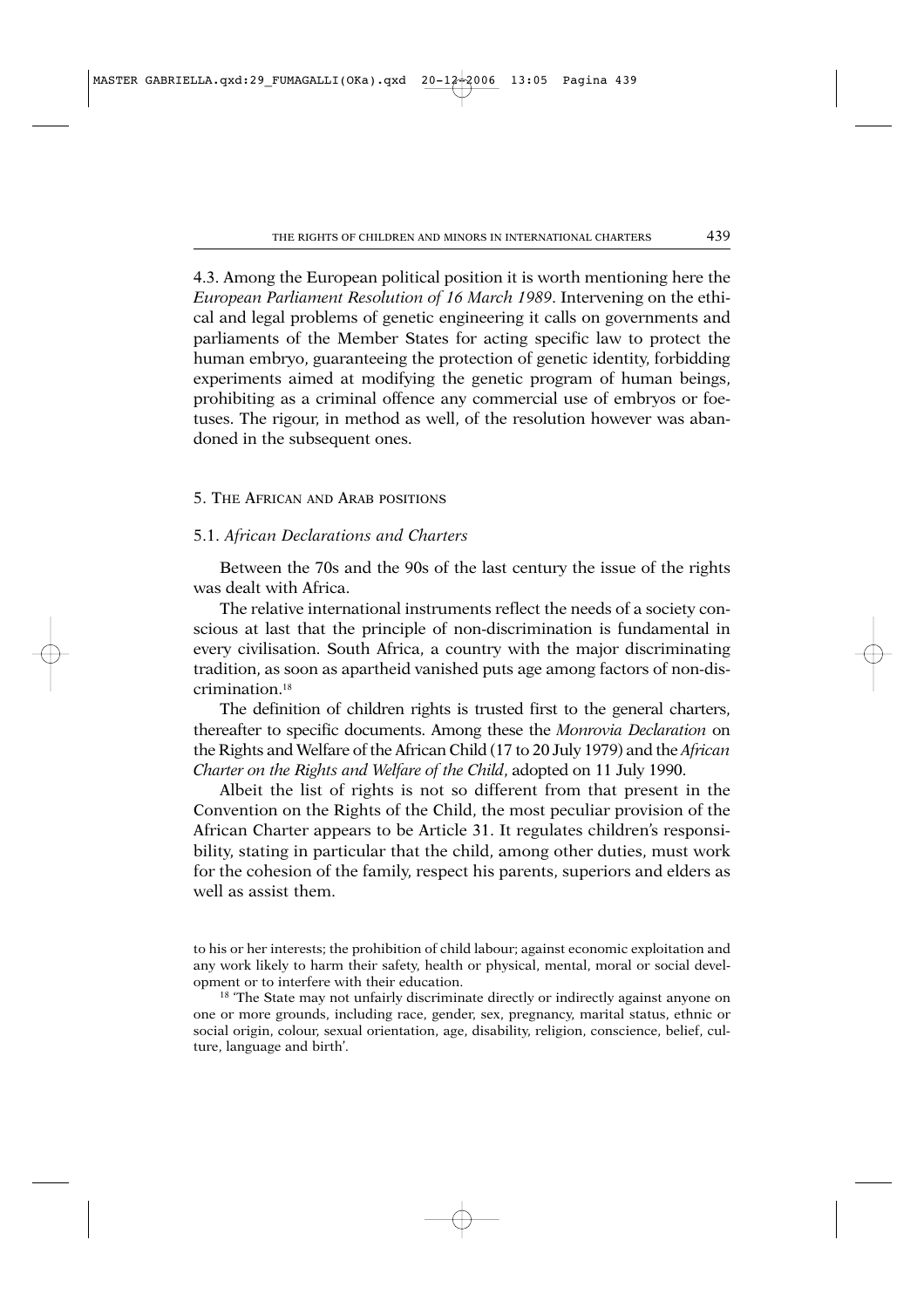The prospect of children duties toward their family, and not only of rights, is certainly a reflection of the communitarian culture alive in Africa. The economically weak structures of the African continent, due to a lack of economic-industrial development, has its point of strength in the sociopolitical organisation based on the family and clans as primary sites of offspring growth.

Much different is the situation in the other continents. Every cultural homologation can be considered inappropriate. However, apart from careful distinctions, more attention paid to duties and not only to rights could be everywhere the wished countermeasure to fragmentation, which the culture of individual rights is boosting.

The African Charter in addition to offering a more balanced point of view, represents also a remarkable breakthrough in the traditional approach to juvenile justice. For the first time a individual is granted the faculty of making a complaint before an international organ of safeguard for an infringement not only of civil and political rights, but of the economic, social and cultural ones as well – usually considered not justiciable – which imply the adoption of proactive measures and the allocation of resources by the respondent state.

If this new model works, it is conviction of the legal science that the actual framework of child protection in Europe must be likewise reconsidered.

#### 5.2. *Arab Declarations and Charters*

The *Universal Islamic Declaration of Human Rigths* (19 September 1981), presented as 'a declaration for mankind, a guidance and instruction to those who fear God', based on the Quran and the Sunnah, sets the human rights each Muslim government must implement. But the very limit, which every law can have, due to the principles of Sharia, introduces many constraints to the inviolability of human rights, because it makes them relative instead of absolute, and therefore inviolable. Let's take for instance, the large number of limitation set by the religious law to the capacity of women, which become unavoidably the incapability of girls.

Also the *Cairo Declaration on Human Rights in Islam of 5 August 1990*<sup>19</sup> and the *Arab Charter on Human Rights* (adopted on 15 September 1994 by

 $19$  The Declarations considers 'the fundamental rights and universal freedoms in Islam' as 'an integral part of Islamic religion' and affirms that family is 'the foundation of socie-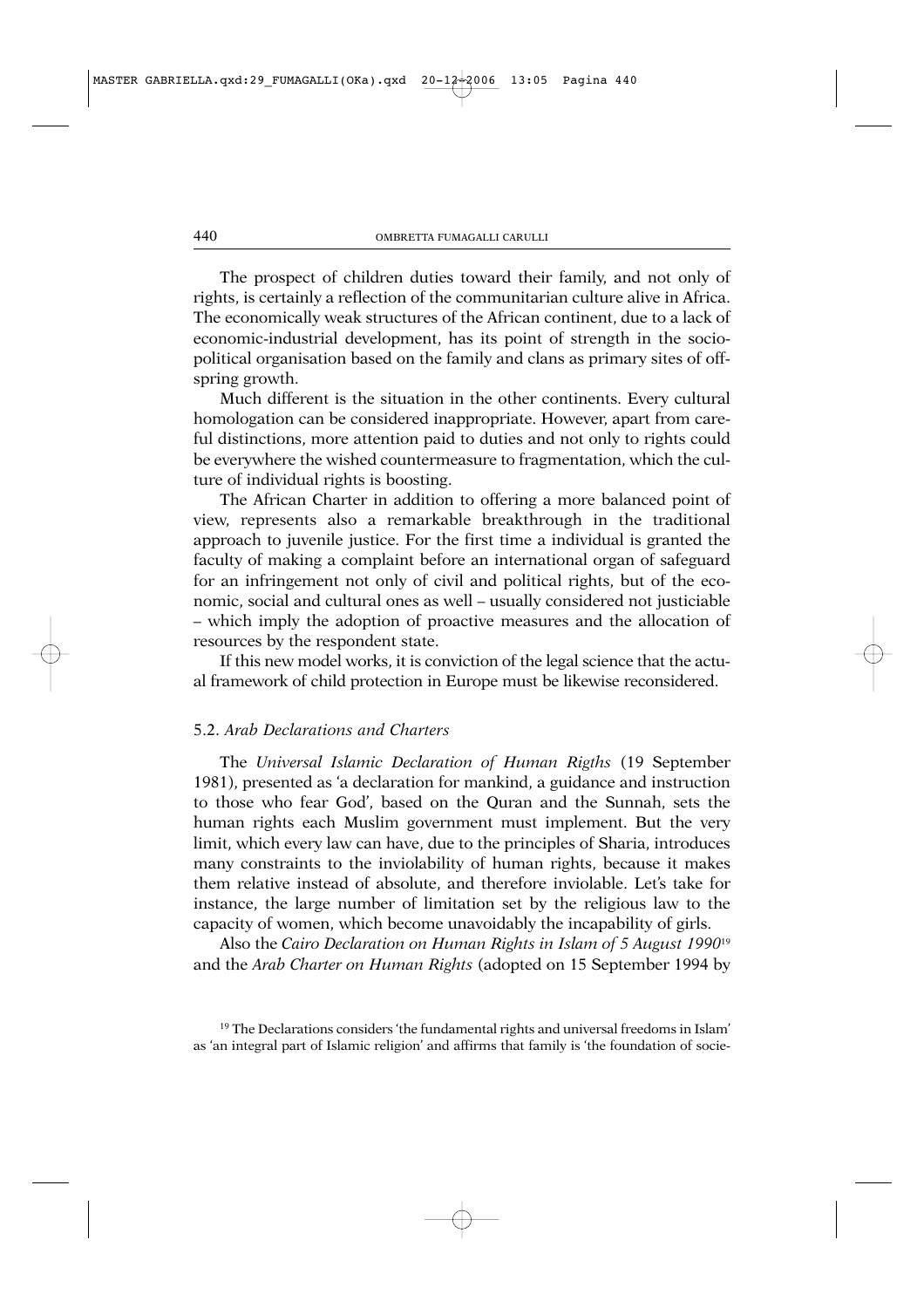the Council of the League of Arab States by its resolution 5437) envisage a privileged protection for the family, motherhood and infancy (besides elders) but always within the limit of the respect of the Sharia. The Arab Charter, while recalling the death penalty for extremely severe crimes, states that execution can not be carried out on minors below 18, additionally on a pregnant women prior to her delivery or on a nursing mother within two years from the date on which she gave birth (Article 12).

#### 6. THE AMERICAN CONVENTION ON HUMAN RIGHTS

The protection of the baby to be born is clearly guaranteed by the *American Convention on Human Rights*, adopted at San Jose, Costa Rica, on 21 November 1969 and entered into force on 1978. Its Article 4.1 affirms that the right to life shall be protected by law and 'in general, from the moment of conception'.

Among the prescription to which the international community binds the States, this is the only one explicitly addressing the legal subjectivity of the born to be. As this does not forbid dissociated praxis the protection results attenuated.

## 7. THE UNCERTAIN PROTECTION OF THE MINORS NOTWITHSTANDING INTERNATIONAL **CHARTERS**

Notwithstanding the international protection, the child today lives in a social context which experiences difficulties to relate with the children world and to understand their needs and rights. Even more so when family is unsteady or is missing, the child is subject to an accelerated process of growth. He/she is involved in the so called 'adultization' risking being deprived in reality of the right of being happily infant in his innocence and ingenuity. On the other hand, the proliferation of human rights, even in the very sensitive field of children rights, poses a risk of misunderstanding, that

ty' (Article 5). About the offspring-parent relationship (Article 7) underlines that 'parents have the right to choose the type of education they desire for their children' but 'provided they take into consideration the interest and future of the children in accordance with ethical values and the principles of the Sharia' (7.2). And only 'in accordance with the tenets of the Sharia' both parents are entitled to certain rights from their children (7.3).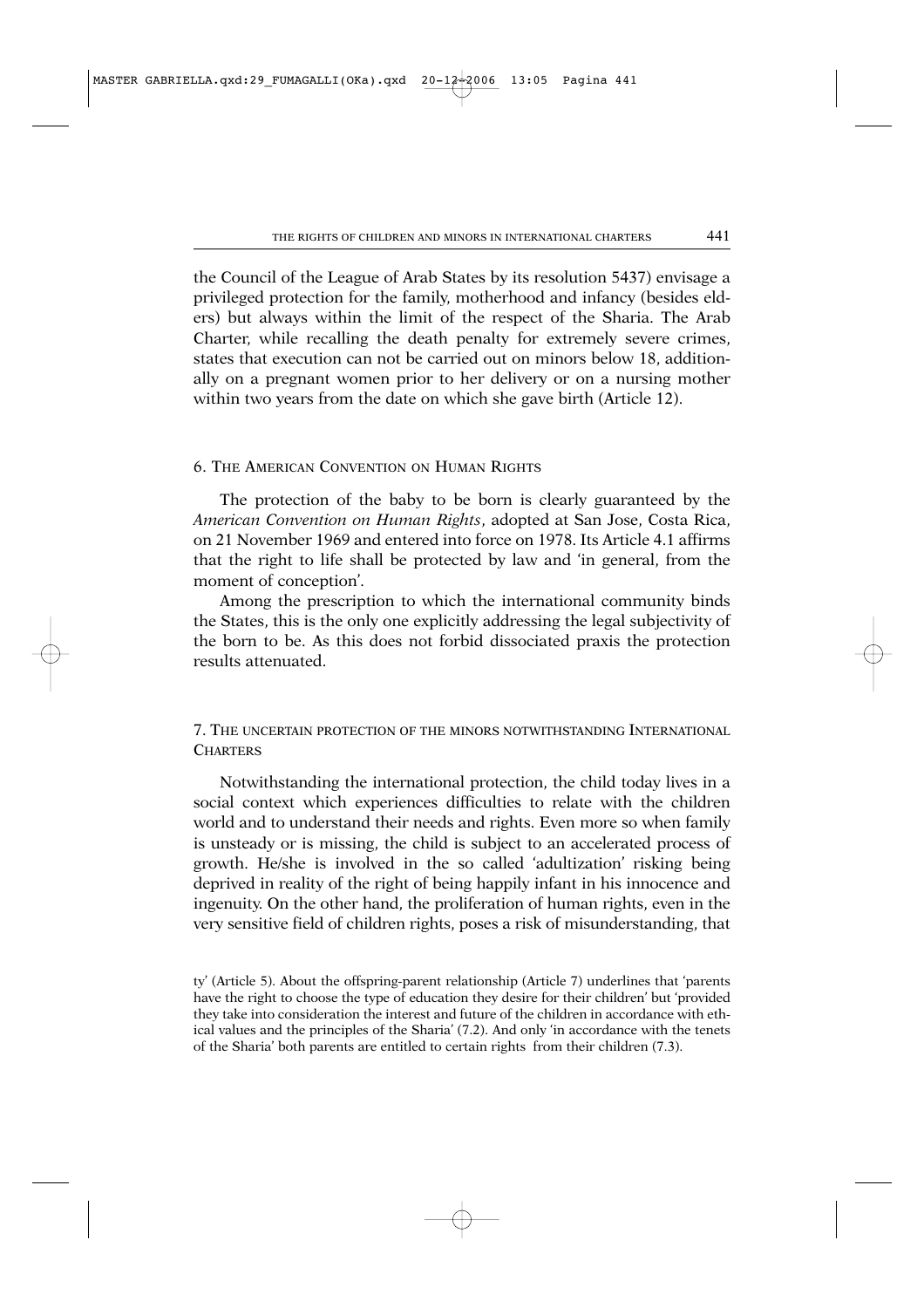to each single need corresponds a right, without additionally a duty being attached thereto. The category of insatiable right, which starts worrying the most sensible European legal science is applicable to the children rights too.

Neither in the UN Charters nor in the European ones the child is so explicitly recalled to his/her duties towards his/her family. I mentioned above that it is not correct to accuse the Convention on Rights of the Child to put children against parents. Now I add that its auspicious development should be focusing on the duties of children towards their family. In the African Charters this is stated more clearly. In the Arabic Charters the constraints of the Sharia limit the inviolability.

Fragility of the child faces increasing difficulties in rich countries as well in poor ones, though for different reasons.

As investigators on child's deviance report, children often become on one hand a victim of individual and social abuses on the other the actor of violence, as a double faced Janus, expression of scattered values in the communal life itself. Otherwise, he/she faces a radical loneliness which finds its primary cause in a collapse of the family stability and unity. Anglo-Saxon students explain the children's unsettlement with the theory of 'sensation seeking' i.e. looking for, often unaware, strong sensations in new or extreme experiences: a rebellion against social conventions in order to obtain the esteem from others and to win one's own loneliness and fear.

Two recent UNICEF reports, following the Special Session of the UN General Assembly on Children in May 2002 (above mentioned) are dramatically significant. The 2003 Report 'State of the World's Children-Child participation' provides worrying data on children mortality, loss or lack of parents, scanty education, unregistered birth, killing or injuries in war operations, trade of children, mostly girls.20 The 2004 Report 'State of the World's

<sup>20</sup> Each year in the world some 11mn children below 5 years die because of diseases which can be prevented by vaccination; 6000 young people are infected by AIDS/HIV every day; 14mn children below 15 lost one or both parents because of AIDS; in the sub-Saharan countries more than 15 % children below 15 are orphans. As for education 120mn children at school age do not attend any school, 53 % of them are females; in sub-Saharan Africa and in Southern Asia more than 50mn girls at school age have no access to education. In 2000 beyond 50mn newborn babies not were registered (41 % of world births). Since 1990 over 2mn children were killed and 6mn severely injured in wars. Children labour is an experience for 1 child out of 8 in the world: about 211mn minors are working, 180 of them between 5 and 17. Trade of children is a 1bn US \$ business per year, involving an esteemed 1,2mn children and young. The trade of girls has seen a remarkable increment of girls from Moldova, Romania and Ukraine, illegally transferred to western Europe by criminal gangs based in Albania, Bosnia and Herzegovina, Kosovo and Former Yugoslavia.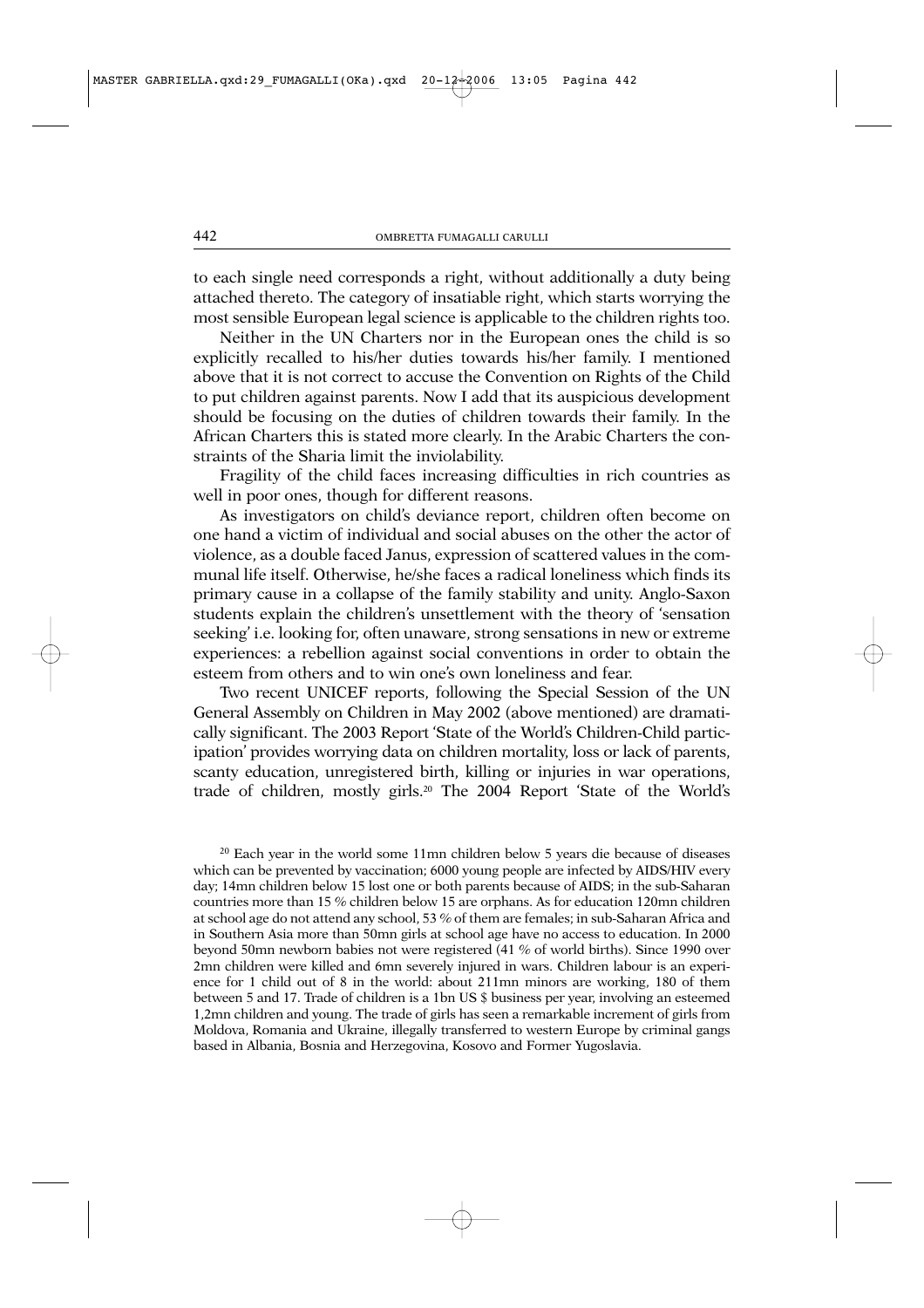Children-Girls, Education and Development', specifically aimed at the education emergency with special reference to girls, is nonetheless alarming.21

To these data must be added those concerning the denial of rights in prenatal life: abortion, disposal of frozen embryos, experiments on stem cells. UNICEF does not mention them. It is a deafening silence, beside being worrying, broken only by the voices of the Churches. Yet everyone should understand that no investment in protecting prenatal life, as well as no investment in children, no attention for the youngests, mean no future for a country, in addition to despising the most precious resources.

In the end, this youth, so cared by the international community for more than 50 years, seems to vanish, if even can be born.

Generalizations are risky. Despite negative events, everyday comforting news are reported of young people involved in their families and societies to live in positive the rights that the international Charters grant to them. Their presence and their initiatives deserve the appellation of 'sentinel of the dawn' given to them by the late Pope John Paul II.

But in order to make this outlook comforting everywhere, it is necessary to put a remedy to the many educational inadequacies, to the merchandising of the society, to the socio-economic problems of the poor countries, to the alienating lifestyles of the rich countries.

What to do? It is a duty to go on proclaiming the children rights in the international seats as well as within the single States. But this is no longer enough. It is mandatory to clarify as soon as possible the ambiguities still present in matter of right to life, offspring-parent relationships, family model, role of the family in social life.

Moreover rights must be enforced by amending, if necessary, the international control instruments. The question is not just to make justiciable those rights guaranteed to children but also to better define the competence of the organs currently established within the international community. For instance the question to be solved, once and for all, is whether it is lawful or not that a technical organ devoid of any political legitimation like the Committee (established for the control of the Convention) may by means of interpretation endanger the right to life, having such an endangerment the

<sup>21</sup> The 83 % of girls not attending school lives in sub-Saharan Africa, Southern Asia and East Asia. Among the conditions causing this situation we number the distance between schools and dwelling, the lack of drinking water and all these contexts harbour violence in the sorrounding as well as within the school itself.